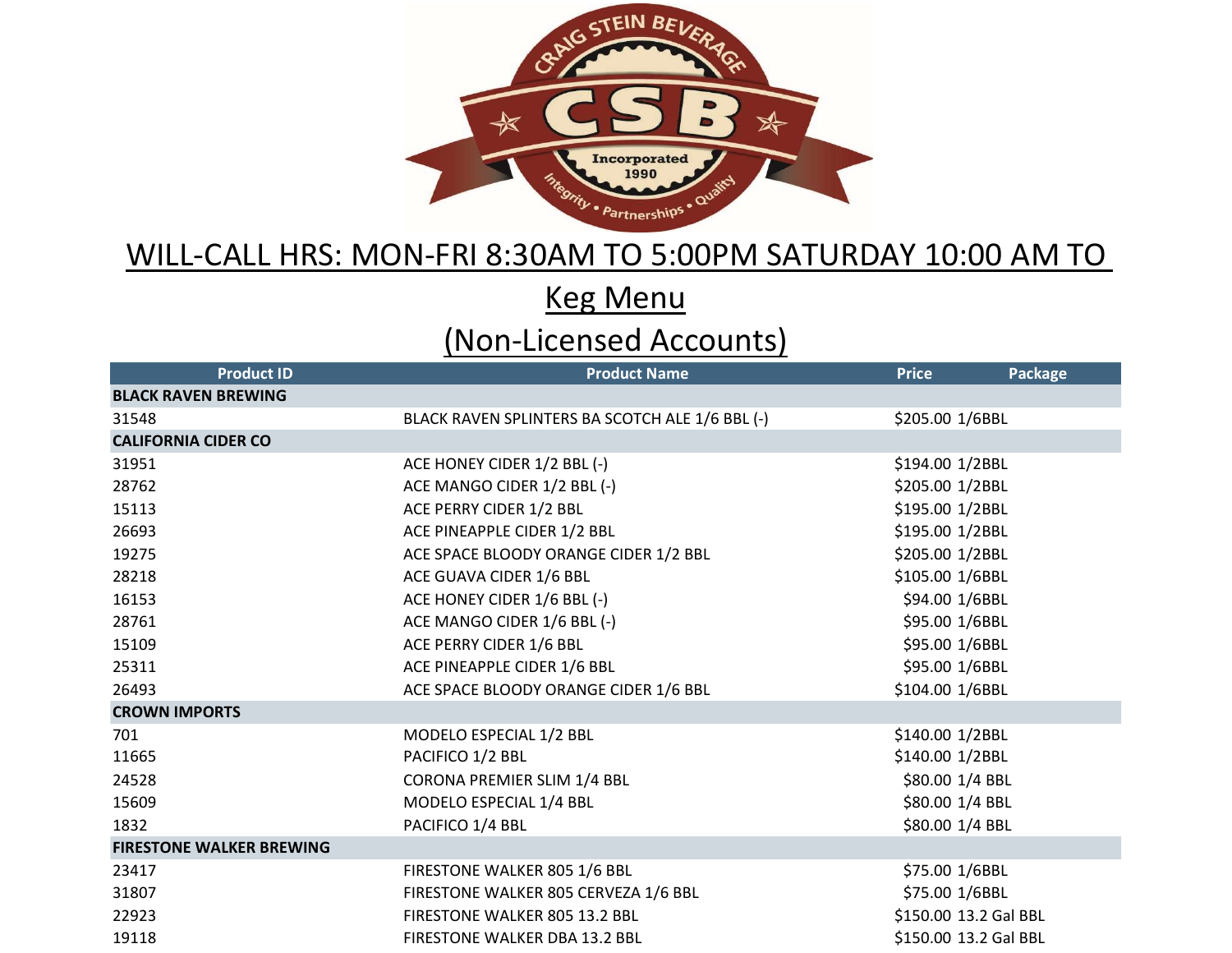| <b>FIRESTONE WALKER BREWING</b>      |                                                   |                          |
|--------------------------------------|---------------------------------------------------|--------------------------|
| 31928                                | FIRESTONE WALKER MIND HAZE LIGHT 13.2 BBL         | \$150.00 13.2 Gal BBL    |
| <b>FORT GEORGE BREWERY</b>           |                                                   |                          |
| 32124                                | FORT GEORGE POWER CYCLE HAZY PALE 13.2 BBL (-)    | \$194.00 13.2 Gal BBL    |
| 15016                                | FORT GEORGE VORTEX IPA 13.2 BBL                   | \$185.00 13.2 Gal BBL    |
| <b>FOUNDERS BREWING</b>              |                                                   |                          |
| 32118                                | FOUNDERS 4 GIANTS HAZE OF DESTINY IPA 1/2 BBL     | \$194.00 1/2BBL          |
| 18905                                | FOUNDERS ALL DAY IPA 1/2 BBL                      | \$170.00 1/2BBL          |
| 31945                                | FOUNDERS GREEN ZEBRA 1/2 BBL (-)                  | \$170.00 1/2BBL          |
| 31032                                | FOUNDERS MAS AGAVE SELTZER LIME 1/2 BBL           | \$175.00 1/2BBL          |
| 22524                                | FOUNDERS SOLID GOLD PREMIUM LAGER 1/2 BBL         | \$145.00 1/2BBL          |
| 31943                                | FOUNDERS 4 GIANTS HAZE OF DESTINY IPA 1/4 BBL     | \$130.00 1/4 BBL         |
| 29988                                | FOUNDERS MAS AGAVE CLASICA GRAPEFRUIT 1/4 BBL (-) | \$220.00 1/4 BBL         |
| <b>GREAT DIVIDE BREWING CO</b>       |                                                   |                          |
| 31589                                | GREAT DIVIDE PEPPERMINT BARK YETI 1/6 BBL (-)     | \$110.00 1/6BBL          |
| <b>HOP VALLEY BREWING</b>            |                                                   |                          |
| 24440                                | HOP VALLEY CRYO STASH IIPA 13.2 BBL               | \$160.00 13.2 Gal BBL    |
| <b>HUMM KOMBUCHA</b>                 |                                                   |                          |
| 21452                                | HUMM KOMBUCHA COCONUT LIME 1/6 BBL PET            | \$80.00 1/6 BBL (NO DEP) |
| <b>INCLINE CIDER</b>                 |                                                   |                          |
| 31896                                | INCLINE LEMONADE TEA CIDER 1/2 BBL                | \$200.00 1/2BBL          |
| <b>JUNESHINE</b>                     |                                                   |                          |
| 30911                                | JUNESHINE ICED TEA LEMONADE KOMBUCHA 1/6 BBL      | \$105.00 1/6BBL          |
| <b>LAGUNITAS BREWING</b>             |                                                   |                          |
| 31737                                | LAGUNITAS MAXIMUS IPA 1/4 BBL                     | \$100.00 1/4 BBL         |
| <b>MELVIN BREWING</b>                |                                                   |                          |
| 29553                                | MELVIN 2XTHOR KVEIK IIPA 1/2 BBL (-)              | \$300.00 1/2BBL          |
| 31715                                | MELVIN CHAMBER MUSIC DARK LAGER 1/2 BBL (-)       | \$155.00 1/2BBL          |
| 20033                                | MELVIN HEYZEUS LAGER 1/2 BBL                      | \$155.00 1/2BBL          |
| 17339                                | MELVIN KILLER BEES HONEY ALE 1/2 BBL              | \$155.00 1/2BBL          |
| 31857                                | MELVIN MUY GRANDE IIPA 1/2 BBL (-)                | \$300.00 1/2BBL          |
| 19015                                | MELVIN PILSGNAR 1/2 BBL                           | \$155.00 1/2BBL          |
| 29009                                | MELVIN STAR VALLEY IPA 1/2 BBL                    | \$155.00 1/2BBL          |
| 17337                                | MELVIN KILLER BEES HONEY ALE 1/6 BBL              | \$75.00 1/6BBL           |
| <b>MERCHANT DU VIN</b>               |                                                   |                          |
| 863                                  | LINDEMANS FRAMBOISE 25 LTR BBL                    | \$240.00 25 L BBL        |
| 29428                                | AYINGER ALTBAIRISCH DUNKEL 50L BBL (-)            | \$185.00 50 L BBL        |
| <b>MOLSON COORS BEVERAGE COMPANY</b> |                                                   |                          |
| 319                                  | <b>COORS BANQUET 1/2 BBL</b>                      | \$137.00 1/2BBL          |
| 292                                  | COORS LIGHT 1/2 BBL                               | \$137.00 1/2BBL          |
| 927                                  | <b>FOSTERS LAGER 1/2 BBL</b>                      | \$133.00 1/2BBL          |
| 2448                                 | <b>KEYSTONE LT 1/2 BBL</b>                        | \$114.00 1/2BBL          |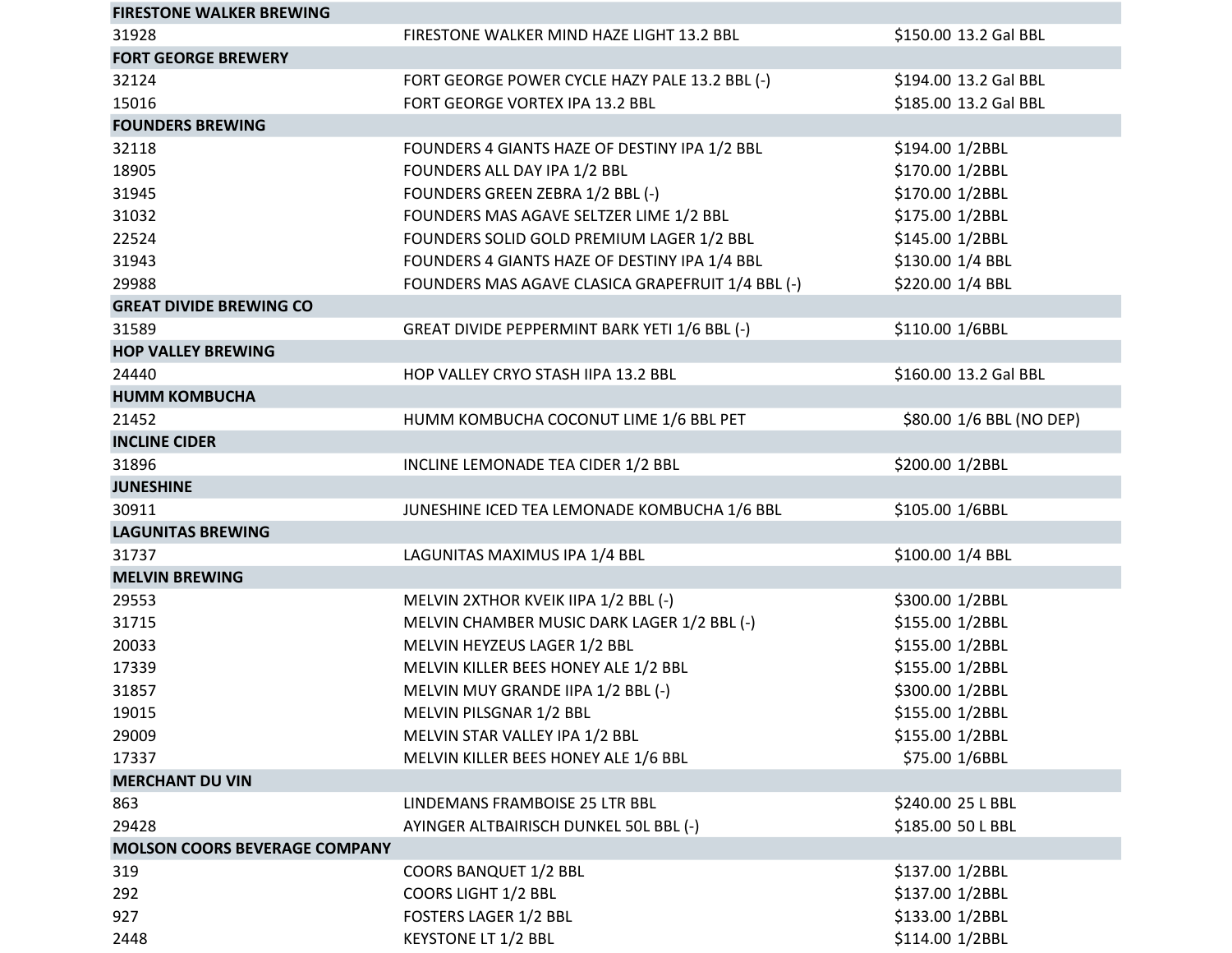| <b>MOLSON COORS BEVERAGE COMPANY</b> |                                                   |                       |
|--------------------------------------|---------------------------------------------------|-----------------------|
| 7094                                 | LEINENKUGELS SUMMER SHANDY 1/2 BBL (-)            | \$170.00 1/2BBL       |
| 184                                  | LITE $1/2$ BBL                                    | \$137.00 1/2BBL       |
| 293                                  | COORS LIGHT SLIM 1/4 BBL                          | \$81.00 1/4 BBL       |
| <b>NINKASI BREWING</b>               |                                                   |                       |
| 32005                                | NINKASI LAGER 1/2 BBL                             | \$165.00 1/2BBL       |
| 32073                                | NINKASI WHITEAKER #14 DRY IRISH STOUT 1/2 BBL (-) | \$190.00 1/2BBL       |
| <b>ONE TREE HARD CIDER</b>           |                                                   |                       |
| 18523                                | ONE TREE HUCKLEBERRY 1/2 BBL                      | \$250.00 1/2BBL       |
| 18524                                | ONE TREE LEMON BASIL 1/2 BBL                      | \$220.00 1/2BBL       |
| 24020                                | ONE TREE STAYCATION 1/2 BBL                       | \$220.00 1/2BBL       |
| <b>OSKAR BLUES BREWERY</b>           |                                                   |                       |
| 31859                                | OSKAR BLUES DOUBLE DALE'S IIPA 1/2 BBL            | \$185.00 1/2BBL       |
| 31998                                | OSKAR BLUES OSKAR'S LAGER 1/2 BBL                 | \$145.00 1/2BBL       |
| <b>PAYETTE BREWING CO</b>            |                                                   |                       |
| 23872                                | PAYETTE AURA GUAVA 1/2 BBL                        | \$170.00 1/2BBL       |
| 25803                                | PAYETTE FLY LINE VIENNA LAGER 1/2 BBL             | \$150.00 1/2BBL       |
| 23869                                | PAYETTE NORTH FORK LAGER 1/2 BBL                  | \$150.00 1/2BBL       |
| 23881                                | PAYETTE PRAIRIE BAARD GOLDEN ALE 1/2 BBL (-)      | \$170.00 1/2BBL       |
| 28305                                | PAYETTE SOFA KING SUNNY HAZY PALE 1/2 BBL         | \$170.00 1/2BBL       |
| 28306                                | PAYETTE URBAN SURFER CITRUS WHEAT 1/2 BBL         | \$170.00 1/2BBL       |
| 23089                                | PAYETTE AURA GUAVA 1/6 BBL                        | \$77.00 1/6BBL        |
| 33444                                | PAYETTE FLY LINE VIENNA LAGER 1/6 BBL             | \$77.00 1/6BBL        |
| 26337                                | PAYETTE NORTH FORK LAGER 1/6 BBL                  | \$77.00 1/6BBL        |
| 23868                                | PAYETTE PRAIRIE BAARD GOLDEN ALE 1/6 BBL (-)      | \$77.00 1/6BBL        |
| 28302                                | PAYETTE SOFA KING SUNNY HAZY PALE 1/6 BBL         | \$77.00 1/6BBL        |
| <b>PELICAN BREWING</b>               |                                                   |                       |
| 29905                                | PELICAN HEAD OUT HEFEWEIZEN 1/6 BBL               | \$100.00 1/6BBL       |
| 29906                                | PELICAN HEAD OUT HEFEWEIZEN 13.2 BBL              | \$165.00 13.2 Gal BBL |
| 25183                                | PELICAN PILSNER 13.2 BBL                          | \$160.00 13.2 Gal BBL |
| <b>SALMON RIVER BREWERY</b>          |                                                   |                       |
| 10194                                | SALMON RIVER UDAHO GOLD 1/6 BBL                   | \$85.00 1/6BBL        |
| 19293                                | SALMON RIVER THE BIG SWINGING T 13.2 BBL (-)      | \$165.00 13.2 Gal BBL |
| 11366                                | SALMON RIVER UDAHO GOLD 13.2 BBL                  | \$145.00 13.2 Gal BBL |
| <b>SAPPORO USA</b>                   |                                                   |                       |
| 24316                                | SAPPORO PREMIUM 1/2 BBL                           | \$165.00 1/2BBL       |
| <b>SQUATTERS CRAFT BEERS</b>         |                                                   |                       |
| 28721                                | WINGER BROS AMAZING BLONDE 1/2 BBL                | \$155.00 1/2BBL       |
| 28722                                | WINGER BROS CITRUS KISS SELTZER 1/2 BBL           | \$155.00 1/2BBL       |
| 28723                                | WINGER BROS HAZY WHEAT HEFE 1/2 BBL               | \$155.00 1/2BBL       |
| 28724                                | WINGER BROS KINGS TAIL PALE ALE 1/2 BBL           | \$155.00 1/2BBL       |
| 29918                                | WINGER BROS SLAYIN' SUMMER IPA 1/2 BBL (-)        | \$155.00 1/2BBL       |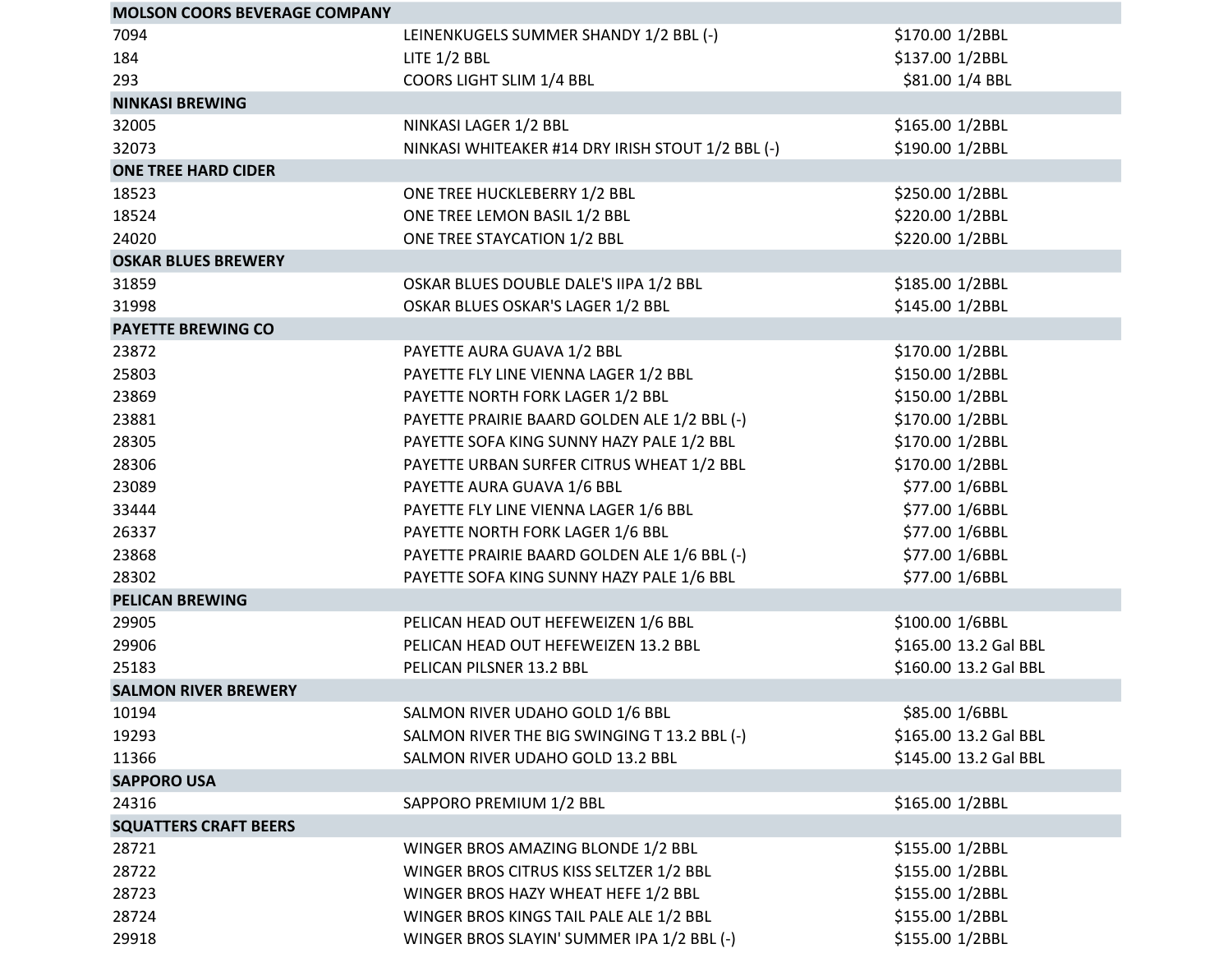| <b>SQUATTERS CRAFT BEERS</b> |                                                          |                 |
|------------------------------|----------------------------------------------------------|-----------------|
| 28716                        | WINGER BROS AMAZING BLONDE 1/6 BBL                       | \$75.00 1/6BBL  |
| 28718                        | WINGER BROS HAZY WHEAT HEFE 1/6 BBL                      | \$75.00 1/6BBL  |
| 28719                        | WINGER BROS KINGS TAIL PALE ALE 1/6 BBL                  | \$75.00 1/6BBL  |
| <b>STONE BREWING CO</b>      |                                                          |                 |
| 24662                        | HONEY BLONDE ALE 1/2 BBL                                 | \$135.00 1/2BBL |
| 28386                        | STONE BUENAVEZA SALT & LIME LAGER 1/2 BBL                | \$150.00 1/2BBL |
| 16159                        | STONE DELICIOUS IPA 1/2 BBL                              | \$180.00 1/2BBL |
| 26981                        | STONE ENJOY BY 07.04.22 TANGERINE PNAPLE IPA 1/2 BBL (-) | \$260.00 1/2BBL |
| 16255                        | STONE JAPANESE GREEN TEA IPA 1/2 BBL (-)                 | \$260.00 1/2BBL |
| 24199                        | STONE LIQUID COMPASS HAZY IPA 1/2 BBL (-)                | \$255.00 1/2BBL |
| 15038                        | STONE RUIN TEN TRIPLE IPA 1/2 BBL                        | \$260.00 1/2BBL |
| 26980                        | STONE ENJOY BY 07.04.22 TANGERINE PNAPL IPA 1/6 BBL (-)  | \$120.00 1/6BBL |
| 12247                        | STONE JAPANESE GREEN TEA IPA 1/6 BBL (-)                 | \$124.00 1/6BBL |
| 15035                        | STONE RUIN TEN TRIPLE IPA 1/6 BBL                        | \$120.00 1/6BBL |
| <b>SUNRIVER BREWING</b>      |                                                          |                 |
| 26664                        | SUNRIVER FUZZTAIL HEFEWEIZEN 1/2 BBL                     | \$180.00 1/2BBL |
| 26660                        | SUNRIVER FUZZTAIL HEFEWEIZEN 1/6 BBL                     | \$95.00 1/6BBL  |
| <b>WALLACE BREWING</b>       |                                                          |                 |
| 17231                        | WALLACE HUCKLEBERRY SHANDY 1/2 BBL                       | \$180.00 1/2BBL |
| 25995                        | WALLACE REDLIGHT IRISH RED 1/2 BBL                       | \$175.00 1/2BBL |
| 25989                        | WALLACE 1910 BLK LAGER 1/6 BBL                           | \$90.00 1/6BBL  |
| 17229                        | WALLACE HUCKLEBERRY SHANDY 1/6 BBL                       | \$85.00 1/6BBL  |
| 25991                        | WALLACE REDLIGHT IRISH RED 1/6 BBL                       | \$85.00 1/6BBL  |
| 18917                        | WALLACE VITO OAK AGED STRONG ALE 1/6 BBL                 | \$145.00 1/6BBL |
| <b>WASATCH BREWERY</b>       |                                                          |                 |
| 25430                        | WASATCH APRICOT HEFEWEIZEN 1/2 BBL                       | \$170.00 1/2BBL |
| 31342                        | WINGER BROS SLAY IPA 1/2 BBL                             | \$155.00 1/2BBL |